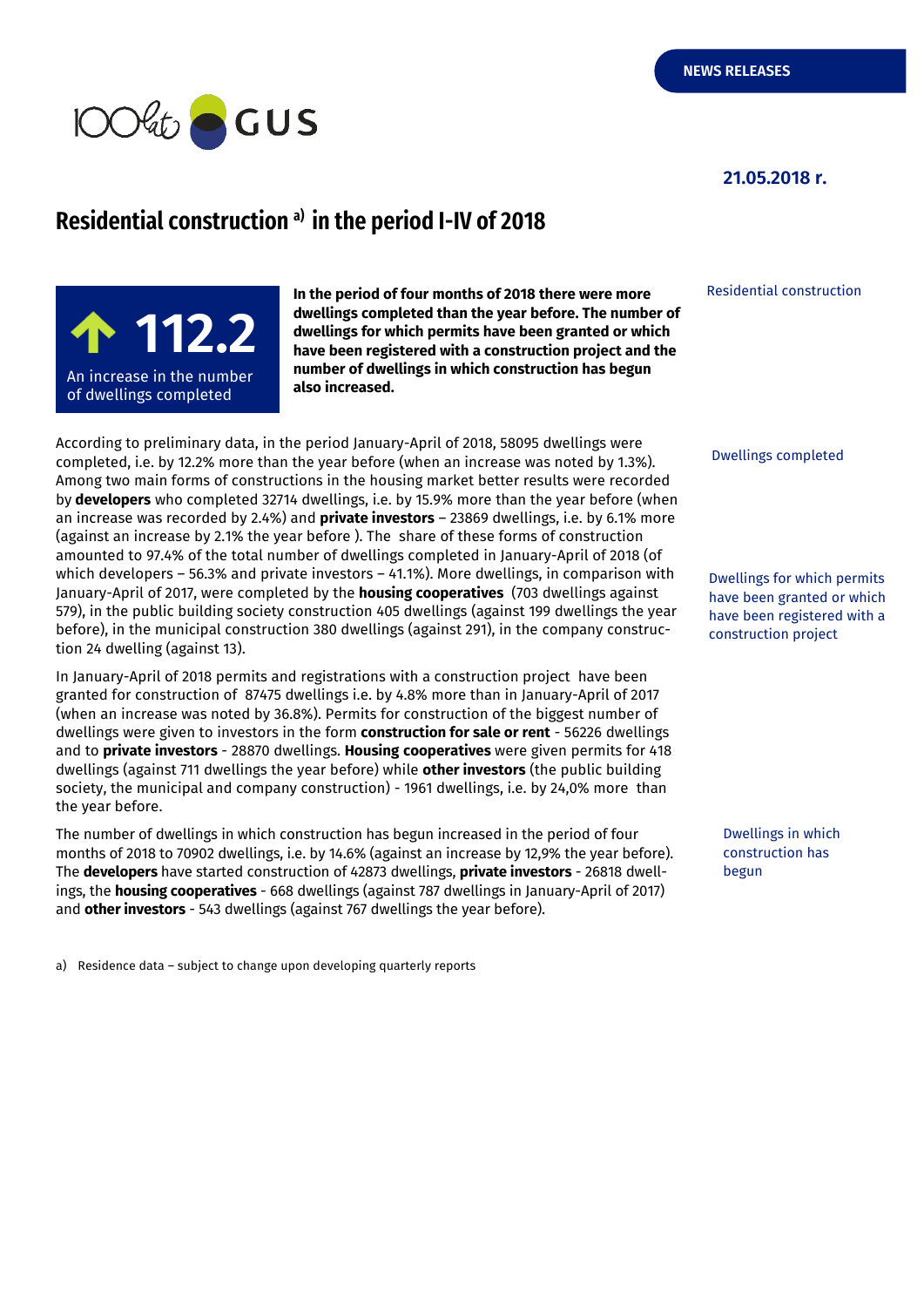## **Chart 1. Construction activity in the scope of construction of dwellings**



dwellings for which permits have been granted or which have been registered with a construction projekt

#### **Table 1. Residential construction results** *<sup>b</sup>***)**

| 2018                                      |                      |              |        |                                                                                 |  |  |  |
|-------------------------------------------|----------------------|--------------|--------|---------------------------------------------------------------------------------|--|--|--|
| IV                                        |                      |              | $I-IV$ |                                                                                 |  |  |  |
| number                                    | IV 2017=100          | III 2018=100 | number | I-IV 2017=100                                                                   |  |  |  |
| <b>Dwellings completed</b>                |                      |              |        |                                                                                 |  |  |  |
| 13187                                     | 116.7                | 86.0         | 58095  | 112.2                                                                           |  |  |  |
| 4902                                      | 95.6                 | 76.3         | 23869  | 106.1                                                                           |  |  |  |
| 7816                                      | 128.2                | 91.8         | 32714  | 115.9                                                                           |  |  |  |
| 212                                       | more than<br>21-fold | 151.4        | 703    | 121.4                                                                           |  |  |  |
| 257                                       | more than<br>4-fold  | 99.6         | 809    | 160.8                                                                           |  |  |  |
| Dwellings in which construction has begun |                      |              |        |                                                                                 |  |  |  |
| 22924                                     | 130.0                | 113.6        | 70902  | 114.6                                                                           |  |  |  |
| 10675                                     | $\chi$ d)            | 133.5        | 26818  | $X$ <sup>d)</sup>                                                               |  |  |  |
| 12141                                     | $X$ <sup>d)</sup>    | 104.6        | 42873  | $X$ <sup>d)</sup>                                                               |  |  |  |
| 62                                        | 27.2                 | 17.7         | 668    | 84.9                                                                            |  |  |  |
| 46                                        | 24.7                 | 20.9         | 543    | 70.8                                                                            |  |  |  |
|                                           |                      |              |        | Durallings far urkisk normits kaus kaan grantad ar urkisk kaus kaan ragistarad. |  |  |  |

Residential construction results

**Dwellings for which permits have been granted or which have been registered with a construction project**

| <b>Total</b>       | 21043 | 90.7    | 83.4  | 87475 | 104.8                  |
|--------------------|-------|---------|-------|-------|------------------------|
| Private            | 8475  | $x^{d}$ | 108.1 | 28870 | $\times$ <sup>d)</sup> |
| For sale or rent   | 12309 | $x^{d}$ | 74.0  | 56226 | $x^{d}$                |
| Cooperative        | 111   | 53.9    | 142.3 | 418   | 58.8                   |
| Rest <sup>c)</sup> | 148   | 34.3    | 21.7  | 1961  | 124.0                  |

b) Since January of 2018 data regarding the effects of "the individual construction" concern only dwellings realized for the investor's own needs; dwellings for sale or rent (included into this form of construction so far) have been included into the form of "construction designated for sale or rent" .c) The company, municipal and public building society construction. d) According to the revised scope of forms of construction, indices in relation to the corresponding period of the previous year will be presented from January of 2019.